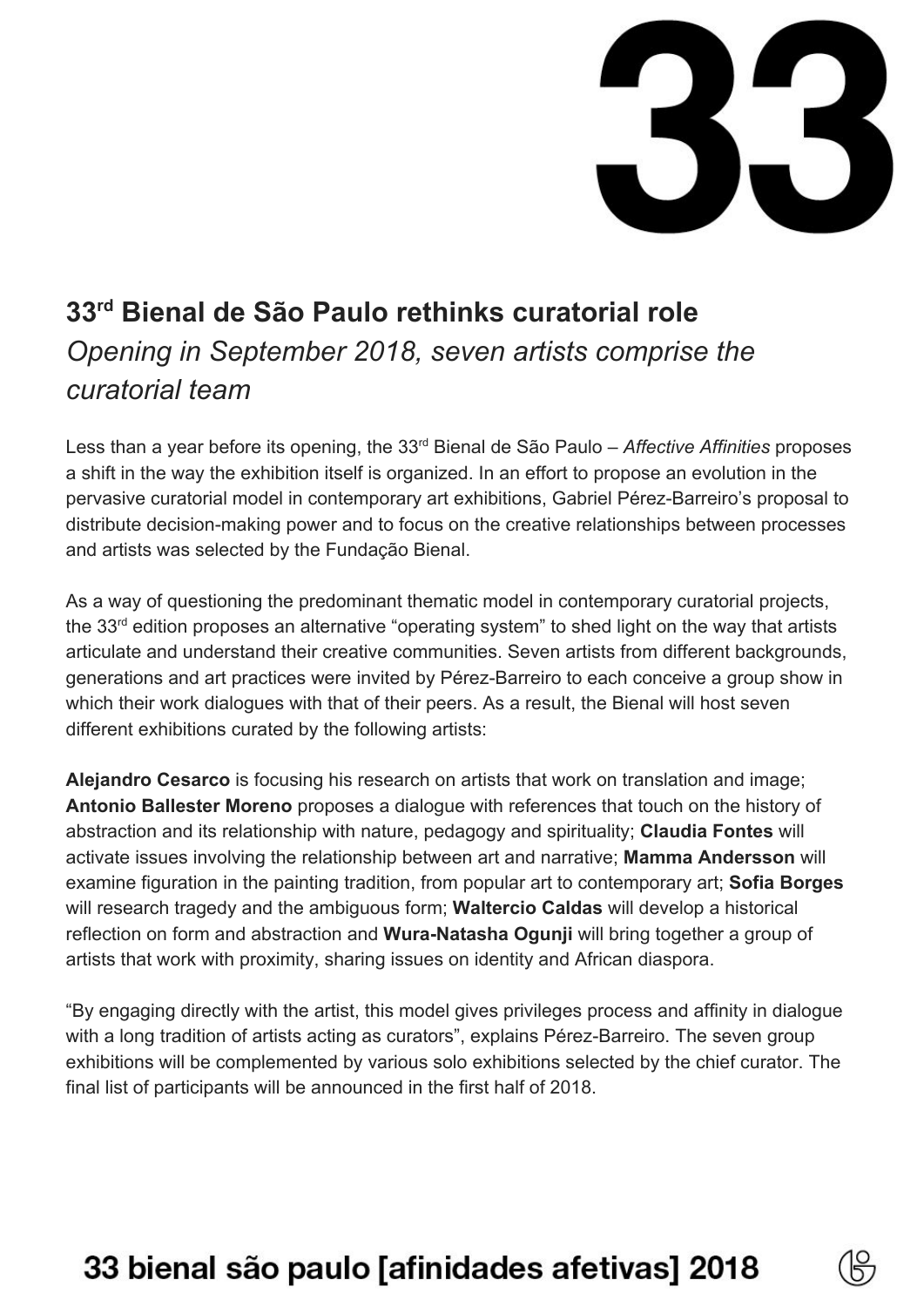

#### **Affective Affinities**

*Affective Affinities* is the guiding principle behind this Bienal. The expression brings together Goethe's concept of *Elective Affinities* (1809) and Mário Pedrosa's thesis "On the Affective Nature of Form in the Work of Art" (1949).

As a key figure in the history of art and a political activist, Pedrosa played a unique role in Brazilian modern thought generally and in the early editions of the Bienal de São Paulo specifically:

"I am inspired by Pedrosa's commitment to the diversity of artistic languages, his conviction that art is an expression of freedom and experimentation, his faith in the artist, and the social and transformative role that art can play by expanding sensibility", explains Pérez-Barreiro.

The title is clearly not a theme for the exhibition, instead it reflects the way in which it was conceived. Just as in Goethe's book the relationship of the protagonist couple is impacted by the arrival of guests (a process he discusses in terms the affinities between chemical elements), in a parallel manner the curators of the 33<sup>rd</sup> Bienal de São Paulo are interested in showing the artistic and cultural links and affinities and the multiple influences that are intrinsic to the artistic process.

#### **Mediation, architecture and editorial project**

The education, architectural and editorial projects are being developed in line with the concepts established by the curatorial proposal. Working in partnership with the Fundação Bienal, the invited collaborators are Alvaro Razuk (exhibition design), Lilian L'Abbate Kelian and Helena Freire Weffort (education), Fabiana Werneck (publishing) and Raul Loureiro (visual identity).

In order to emphasize the different exhibition proposals that constitute the Bienal, the architectural project designed by Razuk will prioritize a clear articulation between the various exhibitions, also providing ample areas for social gathering and rest.

The mediation initiatives within the educational project focus on the economy of attention, in an effort to offset the distraction caused by the huge volume of information and images to which we are subjected daily. Encouraging visitors to question the exhibition, the approach focuses on the quality and power of the attentive gaze, privileging long and intentional engagements with the artworks through a series of suggested exercises in looking.

For the editorial project, the traditional catalogue will be replaced by a series of artist books. The Bienal will also publish an extensive catalogue of the exhibition after the opening, including photographs of the installation, as well as interviews with participating artists. The graphic

## 33 bienal são paulo [afinidades afetivas] 2018

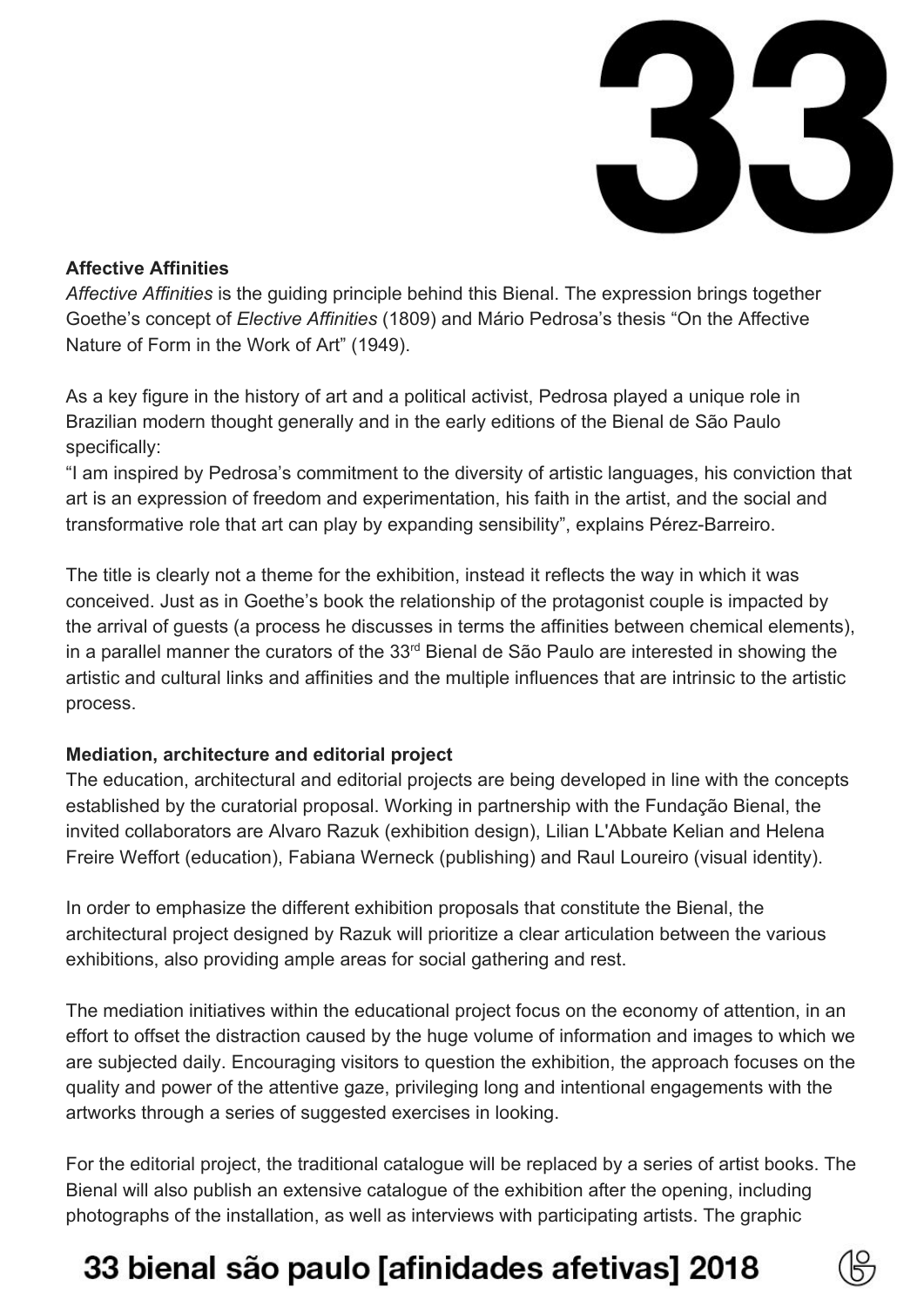

identity of the 33<sup>rd</sup> Bienal de São Paulo uses the Helvetica font as its visual identity, prioritizing clarity and neutrality. In line with the idea of a non-thematic exhibition, the number 33 will be highlighted as a graphic element.

In an attempt to align thought and feeling, creation and reflection, the 33<sup>rd</sup> Bienal de São Paulo is conceived as an exhibition that favors experience over discourse, discovery over theme and plurality over uniformity. By questioning power relations within the art world and shifting the weight of decision-making, the 33<sup>rd</sup> Bienal de São Paulo aspires to reaffirm the power of art as a unique place to focus attention in, to, and for the world.

**33rd Bienal de São Paulo -** *Affective Affinities* September 7 2018 – December 9 2018 Pavilhão Ciccillo Matarazzo, Parque Ibirapuera

September 4, Press preview September 5-6 Press, professional and guest preview

Accreditation from January 2018 [www.bienal.org.br](http://www.bienal.org.br/)

**Images for download:** [bienal.org.br/coletiva](http://bienal.org.br/coletiva)

**Press information** comunicacao@bienal.org.br 55 11 5576-7628